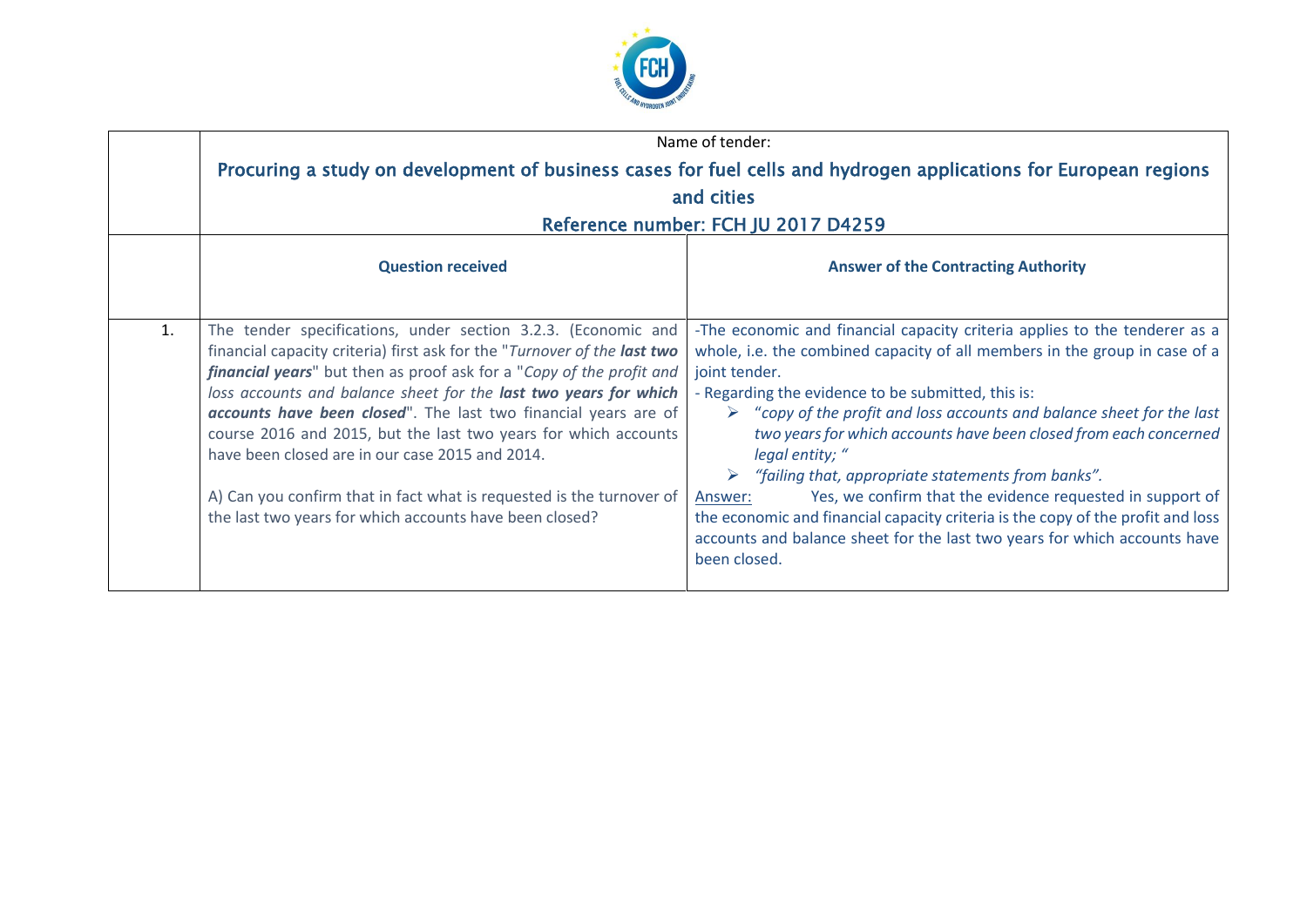

| 2. | The tender specifications, under section 3.2.3. (Economic and<br>financial capacity criteria) first ask for the "Turnover of the last two<br>financial years" but then as proof ask for a "Copy of the profit and<br>loss accounts and balance sheet for the last two years for which<br>accounts have been closed". The last two financial years are of<br>course 2016 and 2015, but the last two years for which accounts<br>have been closed are in our case 2015 and 2014.<br>B) Can you indicate how, in case of joint tenderers for whom the<br>"last two years for which accounts have been closed" do not match<br>(e.g. their financial years start on different dates), one needs to<br>deal with this request? | The economic and financial capacity criteria applies to the tenderer as a<br>whole, i.e. the combined capacity of all members in the group in case of a<br>joint tender.<br>- Regarding the evidence to be submitted, this is:<br>$\triangleright$ "copy of the profit and loss accounts and balance sheet for the last<br>two years for which accounts have been closed from each concerned<br>legal entity; "<br>"failing that, appropriate statements from banks".<br>In case of joint tender, this criterion applies to the group as<br>Answer:<br>a whole - i.e. the combined capacity of all members of a group. The evidence<br>to be provided in this case is a copy of the profit and loss accounts and<br>balance sheet for the last two years for which accounts have been closed<br>from each concerned legal entity, regardless if the closed financial year of<br>one member of the group matches or not the closed financial year of<br>another member of the group.                                                                                                                                                                        |
|----|---------------------------------------------------------------------------------------------------------------------------------------------------------------------------------------------------------------------------------------------------------------------------------------------------------------------------------------------------------------------------------------------------------------------------------------------------------------------------------------------------------------------------------------------------------------------------------------------------------------------------------------------------------------------------------------------------------------------------|------------------------------------------------------------------------------------------------------------------------------------------------------------------------------------------------------------------------------------------------------------------------------------------------------------------------------------------------------------------------------------------------------------------------------------------------------------------------------------------------------------------------------------------------------------------------------------------------------------------------------------------------------------------------------------------------------------------------------------------------------------------------------------------------------------------------------------------------------------------------------------------------------------------------------------------------------------------------------------------------------------------------------------------------------------------------------------------------------------------------------------------------------------|
| 3. | The call for tender indicates a total estimated value excluding VAT<br>of 1 000 000 EUR.<br>Is it intended that a share of this budget be used to cover the travel<br>expenses of public authorities participating in the working groups,<br>the steering committee and the general assembly?                                                                                                                                                                                                                                                                                                                                                                                                                             | The FCH 2 JU does not require the successful contractor to cover travel and<br>accommodation costs for participating public entities separately in their<br>offer – such a requirement does not exist in the tender specifications.<br>For the purpose of clarifying the extent of the FCH 2 JU expectations as<br>contracting authority, I would like to underline two paragraphs from the<br><b>Tender Specifications:</b><br>1. The last paragraph under section 2.3 Tasks:<br>"In order to carry out all of these tasks, proposers must address and describe<br>a successful approach to manage a large coalition of stakeholders. This<br>should address how to accommodate the expectations and inputs of all<br>participants to achieve a successful outcome, as well as communication<br>issues. This aspect is considered essential to the success of the project."<br>2. Section 2.8 Guidance on Methodology:<br>"The expected methodology involves the formation of working groups around<br>specific applications where business cases and roadmaps are discussed.<br>Tenderers are requested to explain how these groups should be formed and |